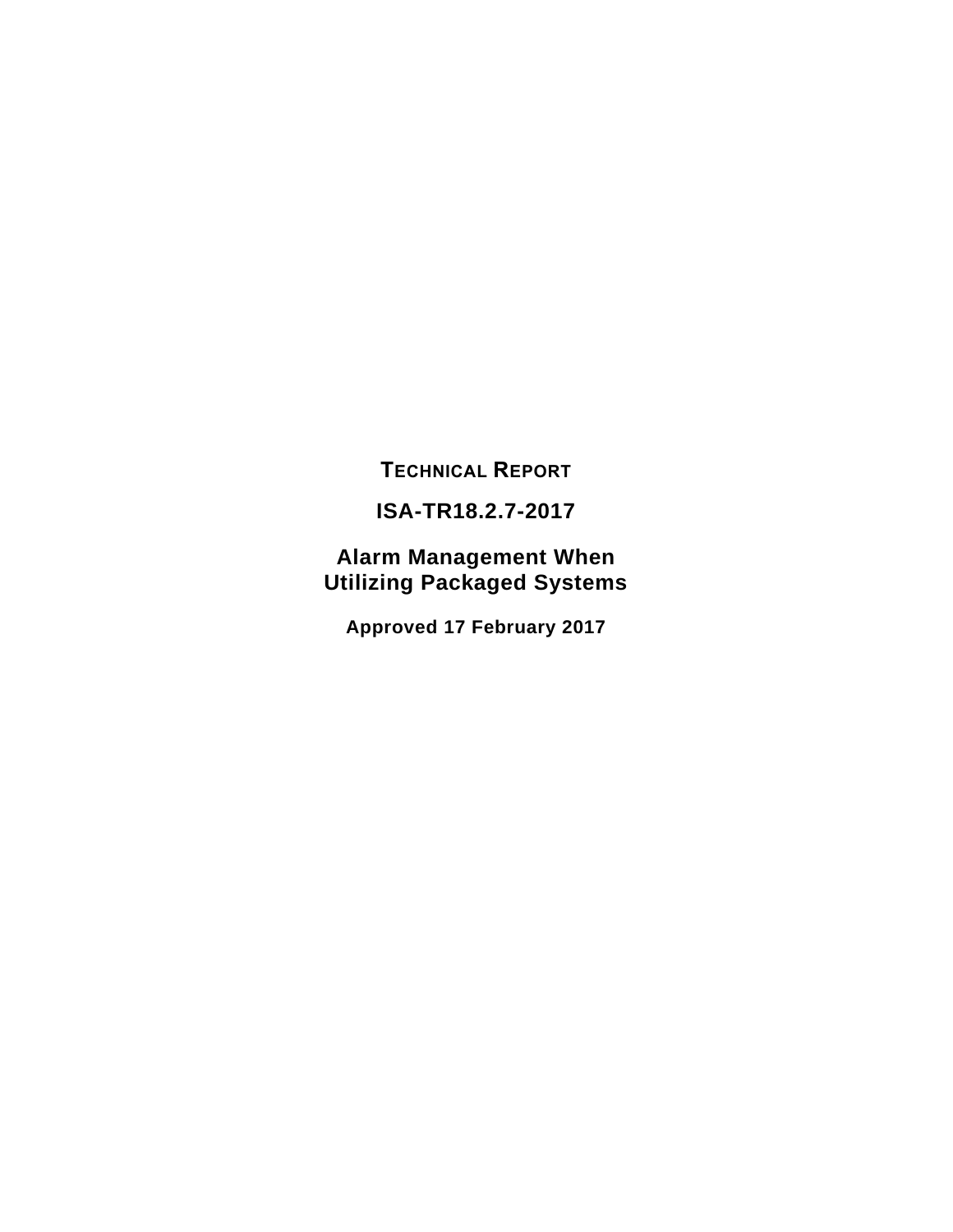ISA-TR18.2.7-2017, Alarm Management When Utilizing Packaged Systems

ISBN: 978-1-945541-37-7

Copyright © 2017 by the International Society of Automation. All rights reserved. Printed in the United States of America. No part of this publication may be reproduced, stored in a retrieval system, or transmitted in any form or by any means (electronic, mechanical, photocopying, recording, or otherwise), without the prior written permission of the publisher.

ISA 67 Alexander Drive P.O. Box 12277 Research Triangle Park, North Carolina 27709

E-mail: [standards@isa.org](mailto:standards@isa.org)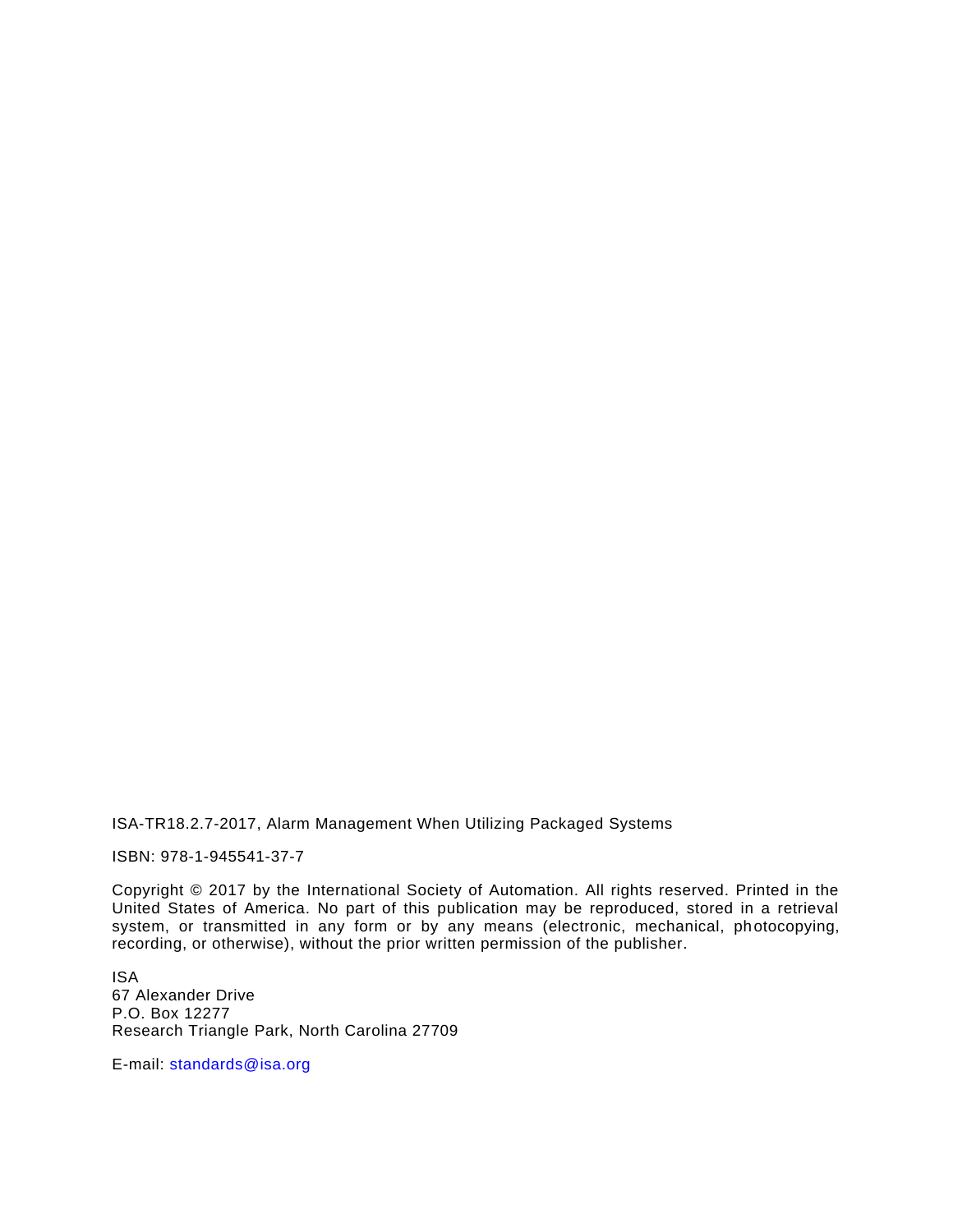#### **Preface**

This preface, as well as all footnotes and annexes, is included for information purposes only and is not part of ISA-TR18.2.7-2017.

This technical report has been prepared as part of the service of ISA, the International Society of Automation, toward a goal of helping in the understanding and use of the ANSI/ISA-18.02-2016 Management of Alarm Systems for the Process Industries. To be of real value, this document should not be static but should be subject to periodic review. Toward this end, the Society welcomes all comments and criticisms and asks that they be addressed to the Secretary, Standards and Practices Board; ISA, 67 Alexander Drive; P.O. Box 12277; Research Triangle Park, NC 277099, USA; Telephone (919) 549-8411; Fax (919) 549-8288; E-mail: standards@isa.org.

This ISA Standards and Practices Department is aware of the growing need for attention to the metric system of units in general, and the International System of Units (SI) in particular, in the preparation of instrumentation standards, recommended practices, and technical reports. The Department is further aware of the benefits of users of ISA standards of incorporating suitable references to the SI (and the metric system) in their business and professional dealings with other countries. Toward this end, the Department will endeavor to introduce SI and acceptable metric units in all new and revised standards to the greatest extent possible. The Metric Practice Guide, which has been published by the Institute of Electrical and Electronics Engineers (IEEE) as ANSI/IEEE Std. 268-1992, and future revisions, will be the reference guide for definitions, symbols, abbreviations, and conversion factors.

It is the policy of ISA to encourage and welcome the participation of all concerned individuals and interests in the development of ISA standards. Participation in the ISA standards-making process by an individual in no way constitutes endorsement by the employer of that individual, of ISA, or of any of the standards, recommended practices, and technical reports that ISA develops.

This technical report is structured to follow the ISA Style Guide.

**CAUTION — ISA ADHERES TO THE POLICY OF THE AMERICAN NATIONAL STANDARDS INSTITUTE WITH REGARD TO PATENTS. IF ISA IS INFORMED OF AN EXISTING PATENT THAT IS REQUIRED FOR USE OF THE DOCUMENT, IT WILL REQUIRE THE OWNER OF THE PATENT TO EITHER GRANT A ROYALTY-FREE LICENSE FOR USE OF THE PATENT BY USERS COMPLYING WITH THE DOCUMENT OR A LICENSE ON REASONABLE TERMS AND CONDITIONS THAT ARE FREE FROM UNFAIR DISCRIMINATION.** 

**EVEN IF ISA IS UNAWARE OF ANY PATENT COVERING THIS DOCUMENT, THE USER IS CAUTIONED THAT IMPLEMENTATION OF THE DOCUMENT MAY REQUIRE USE OF TECHNIQUES, PROCESSES, OR MATERIALS COVERED BY PATENT RIGHTS. ISA TAKES NO POSITION ON THE EXISTENCE OR VALIDITY OF ANY PATENT RIGHTS THAT MAY BE INVOLVED IN IMPLEMENTING THE DOCUMENT. ISA IS NOT RESPONSIBLE FOR IDENTIFYING ALL PATENTS THAT MAY REQUIRE A LICENSE BEFORE IMPLEMENTATION OF THE DOCUMENT OR FOR INVESTIGATING THE VALIDITY OR SCOPE OF ANY PATENTS BROUGHT TO ITS ATTENTION. THE USER SHOULD CAREFULLY INVESTIGATE RELEVANT PATENTS BEFORE USING THE DOCUMENT FOR THE USER'S INTENDED APPLICATION.**

**HOWEVER, ISA ASKS THAT ANYONE REVIEWING THIS DOCUMENT WHO IS AWARE OF ANY PATENTS THAT MAY IMPACT IMPLEMENTATION OF THE DOCUMENT NOTIFY THE ISA STANDARDS AND PRACTICES DEPARTMENT OF THE PATENT AND ITS OWNER.**

**ADDITIONALLY, THE USE OF THIS DOCUMENT MAY INVOLVE HAZARDOUS MATERIALS, OPERATIONS OR EQUIPMENT. THE DOCUMENT CANNOT ANTICIPATE ALL POSSIBLE APPLICATIONS OR ADDRESS ALL POSSIBLE SAFETY ISSUES ASSOCIATED WITH USE IN**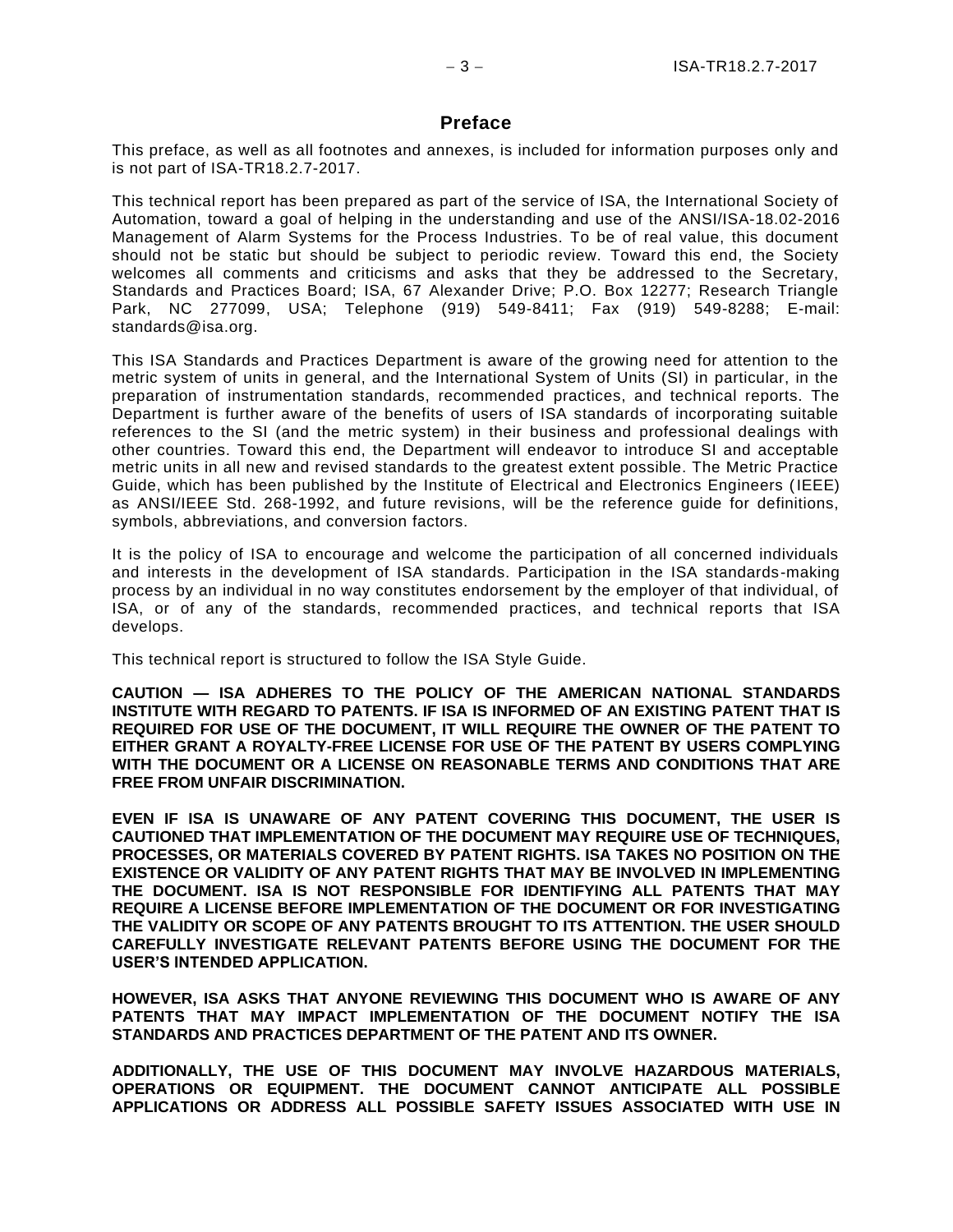**HAZARDOUS CONDITIONS. THE USER OF THIS DOCUMENT MUST EXERCISE SOUND PROFESSIONAL JUDGMENT CONCERNING ITS USE AND APPLICABILITY UNDER THE USER'S PARTICULAR CIRCUMSTANCES. THE USER MUST ALSO CONSIDER THE APPLICABILITY OF ANY GOVERNMENTAL REGULATORY LIMITATIONS AND ESTABLISHED SAFETY AND HEALTH PRACTICES BEFORE IMPLEMENTING THIS DOCUMENT.**

#### **THE USER OF THIS DOCUMENT SHOULD BE AWARE THAT THIS DOCUMENT MAY BE IMPACTED BY ELECTRONIC SECURITY ISSUES. THE COMMITTEE HAS NOT YET ADDRESSED THE POTENTIAL ISSUES IN THIS VERSION.**

ISA ([www.isa.org](https://www.isa.org/)) is a nonprofit professional association that sets the standard for those who apply engineering and technology to improve the management, safety, and cybersecurity of modern automation and control systems used across industry and critical infrastructure. Founded in 1945, ISA develops widely used global standards; certifies industry professionals; provides education and training; publishes books and technical articles; hosts conferences and exhibits; and provides networking and career development programs for its 40,000 members and 400,000 customers around the world.

ISA owns [Automation.com](http://www.automation.com/), a leading online publisher of automation-related content, and is the founding sponsor of The Automation Federation ([www.automationfederation.org](http://www.automationfederation.org/)), an association of non-profit organizations serving as "The Voice of Automation." Through a wholly owned subsidiary, ISA bridges the gap between standards and their implementation with the ISA Security Compliance Institute ([www.isasecure.org](http://www.isasecure.org/)) and the ISA Wireless Compliance Institute ([www.isa100wci.org](http://www.isa100wci.org/)).

The following people served as members of ISA Committee ISA18 WG7 and contributed to this technical report:

#### NAME AFFILIATION

| <b>B.</b> Hollifield<br><b>PAS</b><br>S. Kandasamy<br>Chevron Energy Technology Company<br>M. Jones<br>Honeywell<br>ProSys<br>D. Logerot<br>Consultant<br>L. Myers<br>A. Perez Verde-Ramo<br><b>Sparg Systems</b><br>Rockwell Automation<br>D. Reed<br>N. Sands<br><b>DuPont</b> |  |
|----------------------------------------------------------------------------------------------------------------------------------------------------------------------------------------------------------------------------------------------------------------------------------|--|
| D. Visnich<br><b>Burns and McDonnell</b>                                                                                                                                                                                                                                         |  |
| R. Weibel<br><b>TIPS</b>                                                                                                                                                                                                                                                         |  |

The following people served as voting members of ISA18 and contributed to this technical report:

#### NAME COMPANY

| Phillips 66        |
|--------------------|
| <b>DuPont</b>      |
| Wood Group Mustang |
| Consultant         |
| Schneider Electric |
|                    |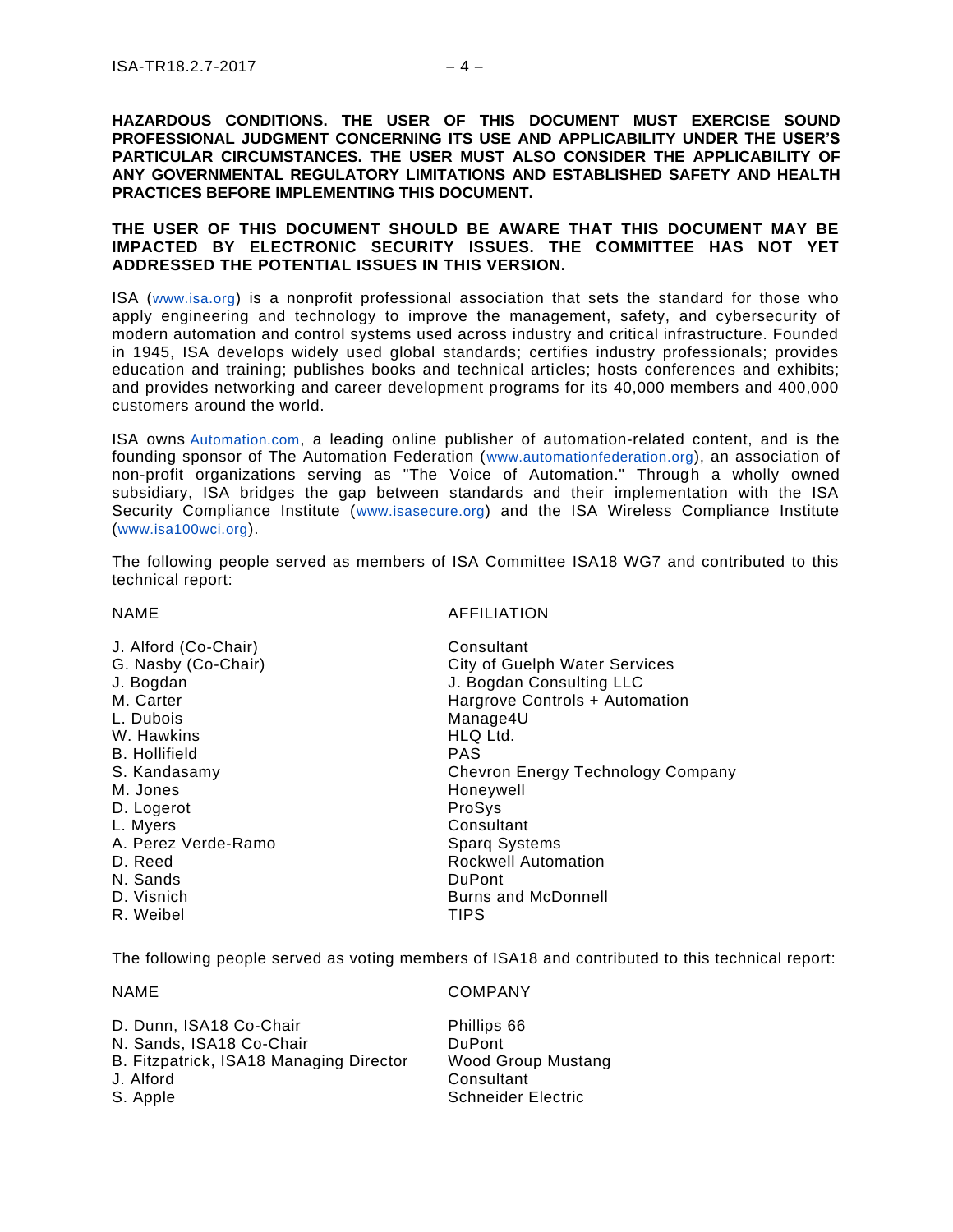K. Brown **Enbridge Inc.**<br>
M. Brown **Enbridge Inc.** A. Bryant Oxy Inc. L. Dubois Manage4U B. Hollifield PAS D. Logerot **D.** D. Logerot **ProSys Inc.**<br>
C. Lunty **C. Lunty** C. Lunty M. Marvan Shell Canada<br>
D. Metzger Shell Canada<br>
D. Metzger Shell Consulti D. Metzger DPM Consulting D. Rothenberg T. Stauffer Exida Co. D. Strobhar Beville Engineering<br>B. Vail B. Vail D. Visnich Burns & McDonnell<br>R. Weibel Burns Burns and Burns and Burns and Burns and Burns and Burns and Burns and Burns and Burns and Burn<br>Tips Inc. R. Weibel

J. Bogdan J. Bogdan Consulting LLC<br>K. Brown **Grades** Enbridge Inc. Matrikon Inc. M. Carter **M. Carter Hargrove Controls + Automation** S. Kandasamy Chevron Energy Technology Company Consultant G. Nasby City of Guelph Water Services<br>
G. Plowman City of Guelph Water Services<br>
Rockwell Automation Rockwell Automation<br>D. Roth Inc. URS PS / AECOM

This published technical report was approved for publication by the ISA Standards and Practices Board on 17 February 2017.

|  |  | NAME |  |
|--|--|------|--|
|--|--|------|--|

#### **COMPANY**

| M. Wilkins, Vice President<br>D. Bartusiak<br>D. Brandl<br>P. Brett | Yokogawa<br>ExxonMobil Research & Engineering<br><b>BR&amp;L Consulting</b><br>Honeywell Inc. |
|---------------------------------------------------------------------|-----------------------------------------------------------------------------------------------|
| E. Cosman                                                           | OIT Concepts, LLC                                                                             |
| D. Dunn                                                             | Phillips 66                                                                                   |
| J. Federlein                                                        | Federlein & Assoc. LLC                                                                        |
| <b>B.</b> Fitzpatrick                                               | <b>Wood Group Mustang</b>                                                                     |
| J. Gilsinn                                                          | <b>Kenexis Consulting</b>                                                                     |
| J.-P. Hauet                                                         | <b>KB</b> Intelligence                                                                        |
| J. Jamison                                                          | Jamison & Associates Ltd.                                                                     |
| D. Lee                                                              | <b>UCDS</b>                                                                                   |
| G. Lehmann                                                          | <b>AECOM</b>                                                                                  |
| K.-P. Lindner                                                       | Endress+Hauser Process Solutions AG                                                           |
| T. McAvinew                                                         | Consultant                                                                                    |
| V. Mezzano                                                          | Fluor Corp.                                                                                   |
| C. Monchinski                                                       | Automated Control Concepts Inc.                                                               |
| G. Nasbv                                                            | <b>City of Guelph Water Services</b>                                                          |
| M. Nixon                                                            | <b>Emerson Process Management</b>                                                             |
| D. Reed                                                             | <b>Rockwell Automation</b>                                                                    |
| N. Sands                                                            | <b>DuPont</b>                                                                                 |
| H. Sasajima                                                         | Fieldcomm Group Inc. Asia-Pacific                                                             |
| T. Schnaare                                                         | Rosemount Inc.                                                                                |
| H. Storey                                                           | Herman Storey Consulting                                                                      |
| J. Tatera                                                           | Tatera & Associates Inc.                                                                      |
| K. Unger                                                            | Consultant                                                                                    |
| I. Verhappen                                                        | <b>Industrial Automation Networks</b>                                                         |
| D. Visnich                                                          | Burns & McDonnell                                                                             |
|                                                                     |                                                                                               |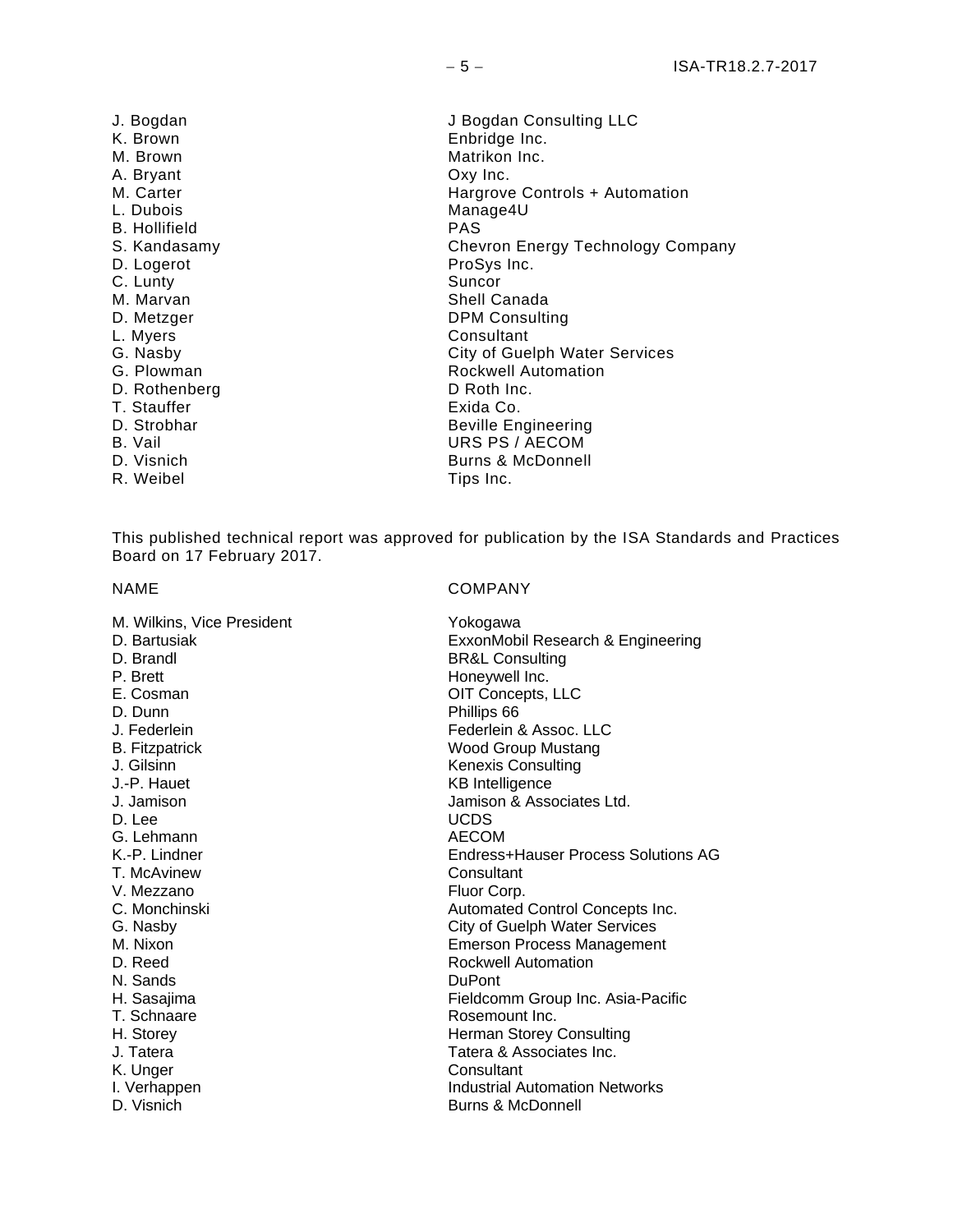W. Weidman<br>J. Weiss<br>D. Zetterberg

I. Weber Siemens AG DF FA<br>
W. Weidman Siemens AG DF FA<br>
W. Weidman J. Weiss **Applied Control Solutions LLC** D. Zetterberg Chevron Energy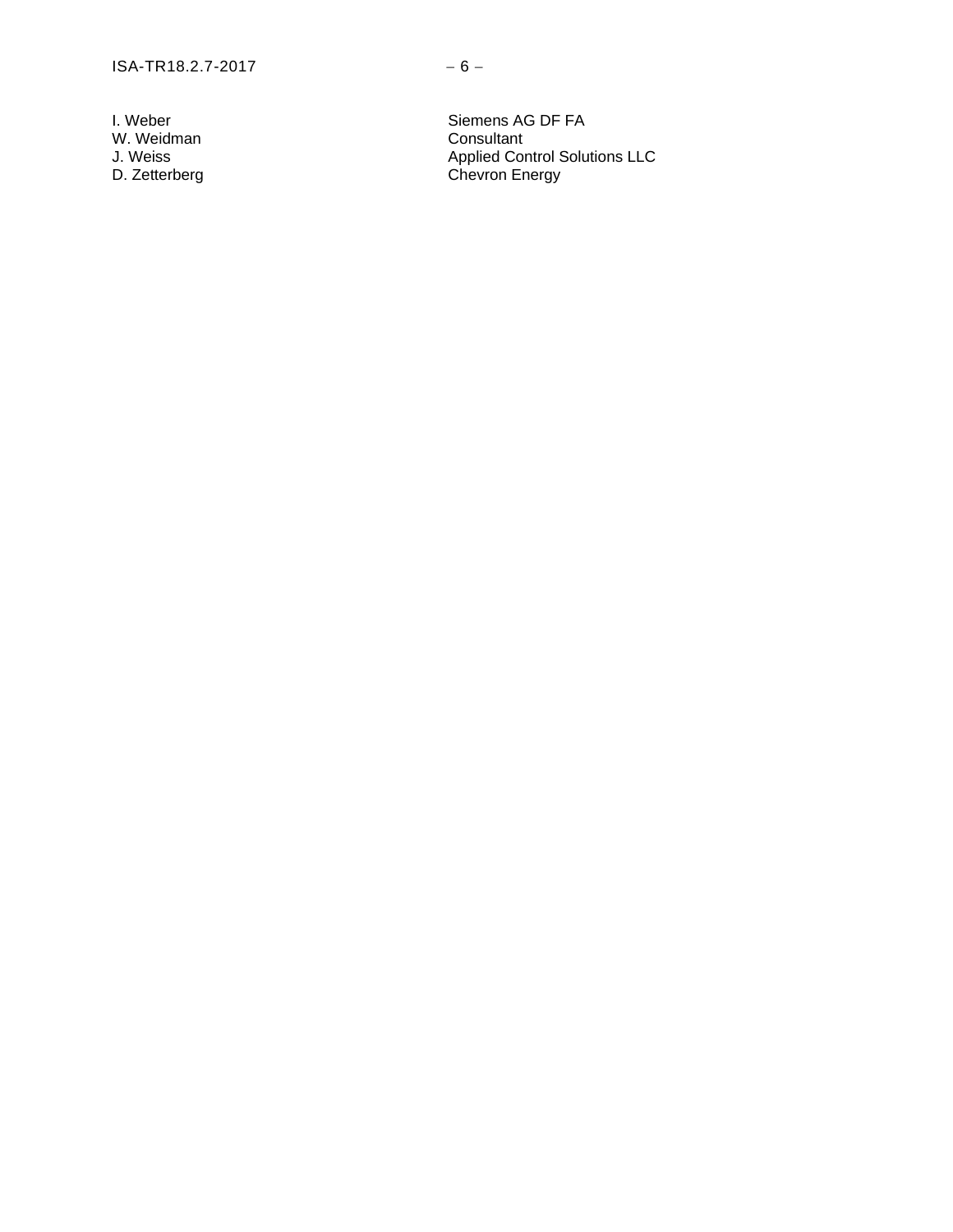| 7.5 Implementation of packaged system control panel alarm functionality 33 |  |
|----------------------------------------------------------------------------|--|
| 7.6 Alarm acknowledgement and the packaged system control panel  34        |  |
| 7.7 The packaged system control panel human-machine interface (HMI) 34     |  |
|                                                                            |  |
|                                                                            |  |

## **Contents**

 $-7-$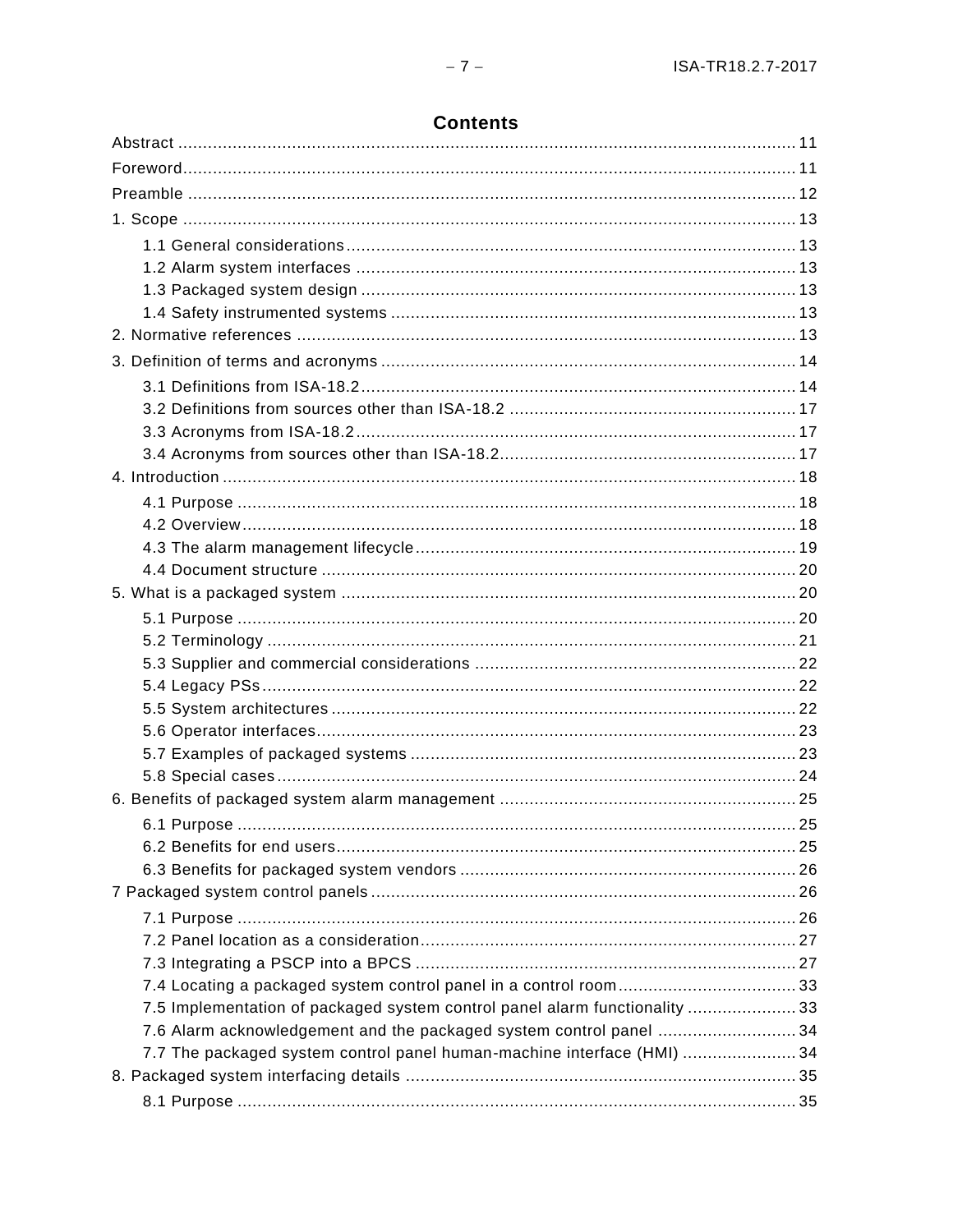| 10.2 Applicability to processes / facilities utilizing packaged systems  45 |  |
|-----------------------------------------------------------------------------|--|
|                                                                             |  |
|                                                                             |  |
|                                                                             |  |
|                                                                             |  |
|                                                                             |  |
|                                                                             |  |
|                                                                             |  |
|                                                                             |  |
|                                                                             |  |
|                                                                             |  |
|                                                                             |  |
|                                                                             |  |
|                                                                             |  |
|                                                                             |  |
|                                                                             |  |
|                                                                             |  |
|                                                                             |  |
|                                                                             |  |
|                                                                             |  |
|                                                                             |  |
|                                                                             |  |
|                                                                             |  |
|                                                                             |  |
|                                                                             |  |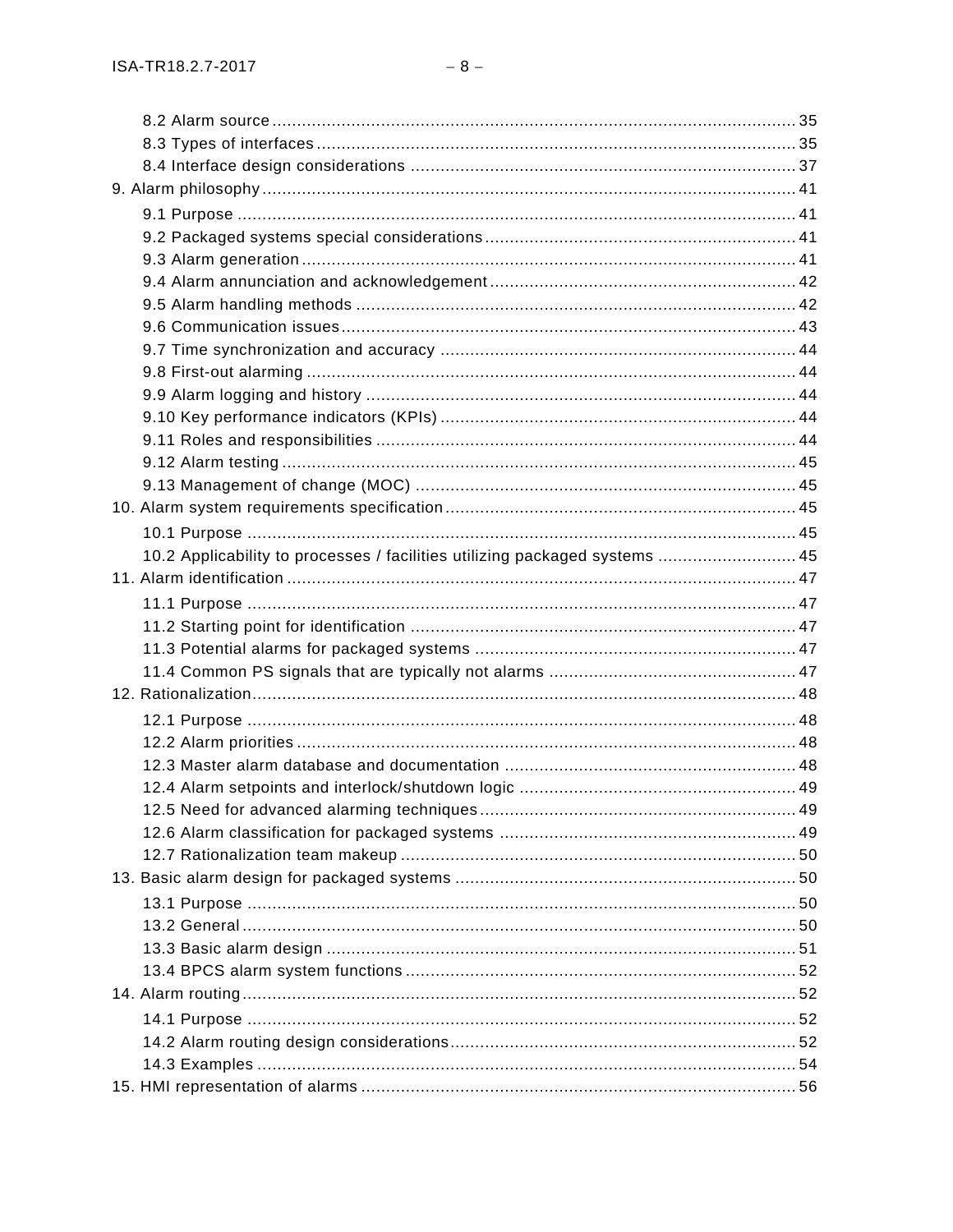| 15.2 Packaged equipment control systems integration and HMI capabilities  56   |  |
|--------------------------------------------------------------------------------|--|
| 15.3 Stand-alone independent packaged system with PSCP as the HMI56            |  |
| 15.4 Semi-integrated and fully-integrated packaged system HMI considerations57 |  |
| 15.5 ISA-18.2 applicability to packaged system alarm functionality58           |  |
|                                                                                |  |
| 15.7 ISA-18.2 HMI display list with requirements and recommendations  61       |  |
|                                                                                |  |
|                                                                                |  |
|                                                                                |  |
|                                                                                |  |
|                                                                                |  |
|                                                                                |  |
|                                                                                |  |
|                                                                                |  |
|                                                                                |  |
|                                                                                |  |
|                                                                                |  |
|                                                                                |  |
|                                                                                |  |
|                                                                                |  |
|                                                                                |  |
|                                                                                |  |
|                                                                                |  |
|                                                                                |  |
|                                                                                |  |
|                                                                                |  |
|                                                                                |  |
|                                                                                |  |
|                                                                                |  |

 $-9-$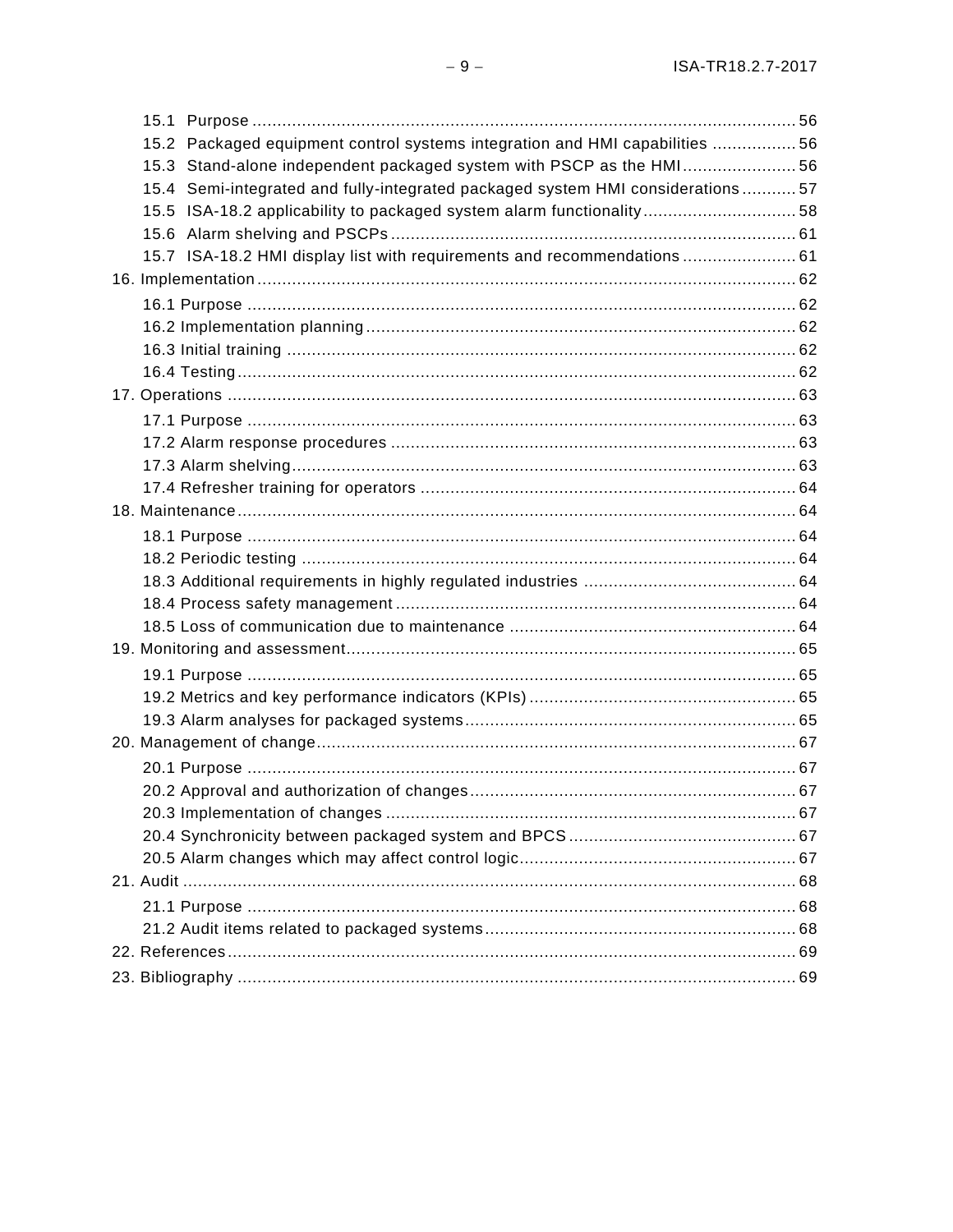# **Figures**

| Figure 1 – Alarm system dataflow with multiple packaged systems included  19               |  |
|--------------------------------------------------------------------------------------------|--|
|                                                                                            |  |
|                                                                                            |  |
| Figure 4 - A packaged system with stand-alone independent operation  28                    |  |
|                                                                                            |  |
|                                                                                            |  |
| Figure 7 – PSCP operational characteristics related to the degree of integration  32       |  |
| Figure 8 – Relocation of a packaged system control pane [ <i>[m][macommummummummum</i> 33] |  |
|                                                                                            |  |
|                                                                                            |  |
|                                                                                            |  |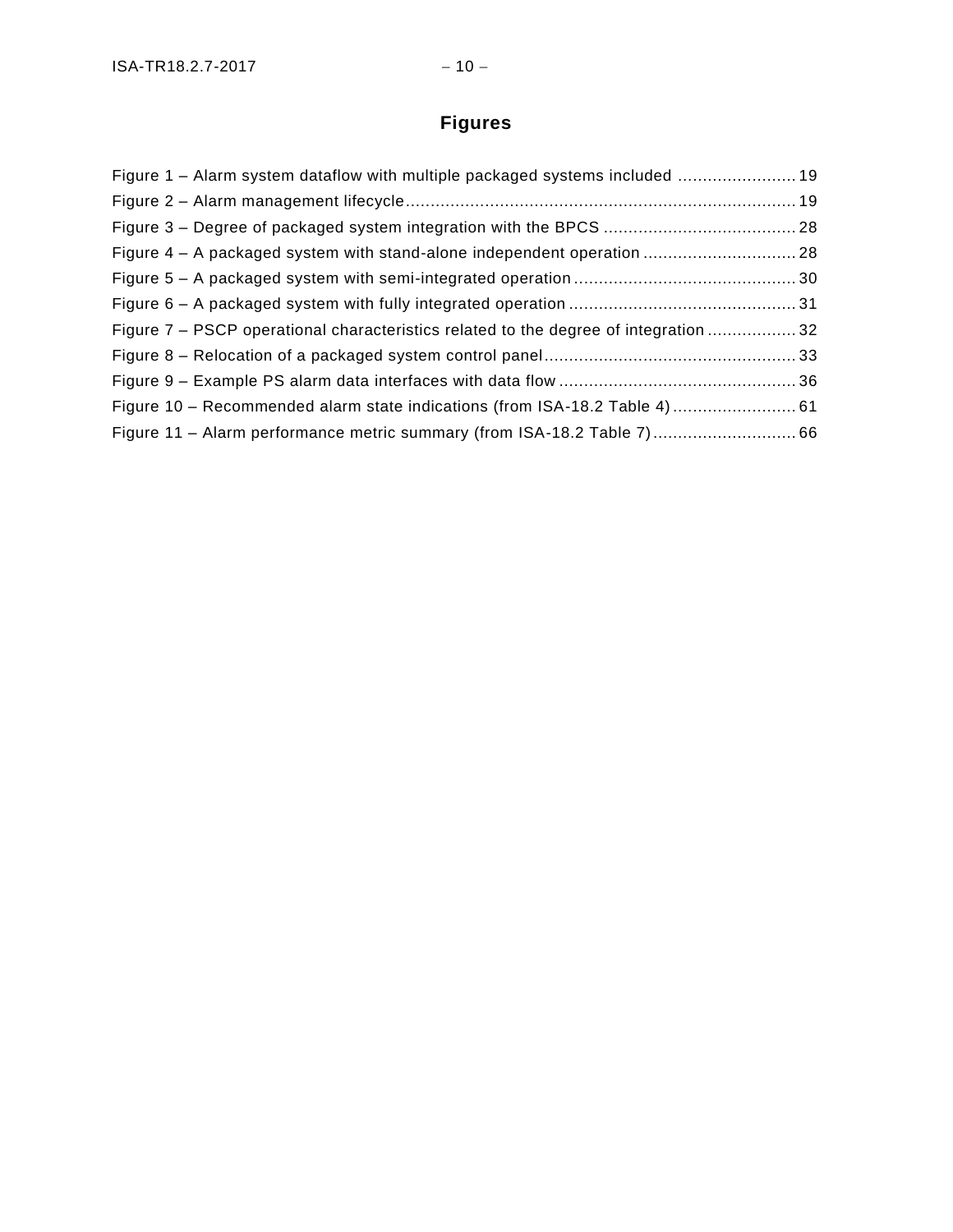### **Abstract**

In 2016, the ANSI/ISA-18.2-2016 (ISA-18.2) alarm management standard was released. This technical report, Alarm Management When Utilizing Packaged Systems, provides guidance on the application of the ISA-18.2 standard to facilities that use packaged systems. This includes guidance for designing, configuring, interfacing and implementing alarms with respect to packaged systems and integrating them into a facility's BPCS (basic process control system). Other topics addressed include how to apply the various ISA-18.2 life cycle stages to packaged systems, common interfacing issues, and the many benefits of using a standardized alarm management approach for integrating packaged systems with a BPCS. This report also contains some content on stand-alone packaged systems.

### **Foreword**

In June of 2009, ISA-18.2-2009, Management of Alarm Systems for the Process Industries, commonly referred to as ISA-18.2, was issued. Subsequently, the standard was adopted by ANSI and became ANSI/ISA-18.2-2009. In 2009 the ISA18 committee also established six working groups to develop a series of technical reports with guidance on how to implement the principles contained in ISA-18.2. The six technical reports are listed below with a brief overview. In 2016 the standard underwent revisions and became ANSI/ISA-18.2-2016.

- TR1 Alarm Philosophy provides guidance on the alarm philosophy. TR1 is limited to the scope of Clause 6 in ISA-18.2. The alarm philosophy provides guidance for successful management of the alarm system. It covers the definitions, principles, and activities by providing overall guidance on methods for alarm identification, rationalization, classification, prioritization, monitoring, management of change, and audit.
- TR2 Alarm Identification and Rationalization provides guidance on alarm identification and rationalization. TR2 is limited to the scope of ISA-18.2 Clauses 8 and 9. Identification and rationalization covers the processes to determine the possible need for an alarm or a change to an alarm, systematically compare alarms to the alarm philosophy and determine the alarm setpoint, consequence, operator action, priority, and class. Activities include, but are not limited to: identification, justification, prioritization, classification, and documentation.
- TR3 Basic Alarm Design provides guidance on basic alarm design. TR3 focuses on the scope of ISA-18.2 Clause 10 and may include other clauses as needed (e.g., operations and maintenance). Basic alarm design covers the selection of alarm attributes (e.g., types, deadbands, and delay times) and may be specific to each control system.
- TR4 Enhanced and Advanced Alarm Methods provides guidance on advanced and enhanced alarm methods. TR4 focuses on the scope of ISA-18.2 Clause 12. Enhanced alarm design covers guidance on additional logic, programming, or modeling used to modify alarm behavior. These methods may include: dynamic alarming, state-based alarming, adaptive alarms, logic-based alarming, predictive alarming, as well as most of the designed suppression methods.
- TR5 Alarm Monitoring, Assessment, and Audit provides guidance on monitoring, assessment and audit of alarms. TR5 focuses on the scope of ISA-18.2 Clauses 16 and 18. Monitoring, assessment, and audit cover the continuous monitoring, periodic performance assessment, and recurring audit of the alarm system.
- TR6 Alarm Systems for Batch and Discrete Processes provides guidance on the application of ISA-18.2 alarm life cycle activities to batch and discrete processes, expanding on multiple clauses of ISA-18.2.